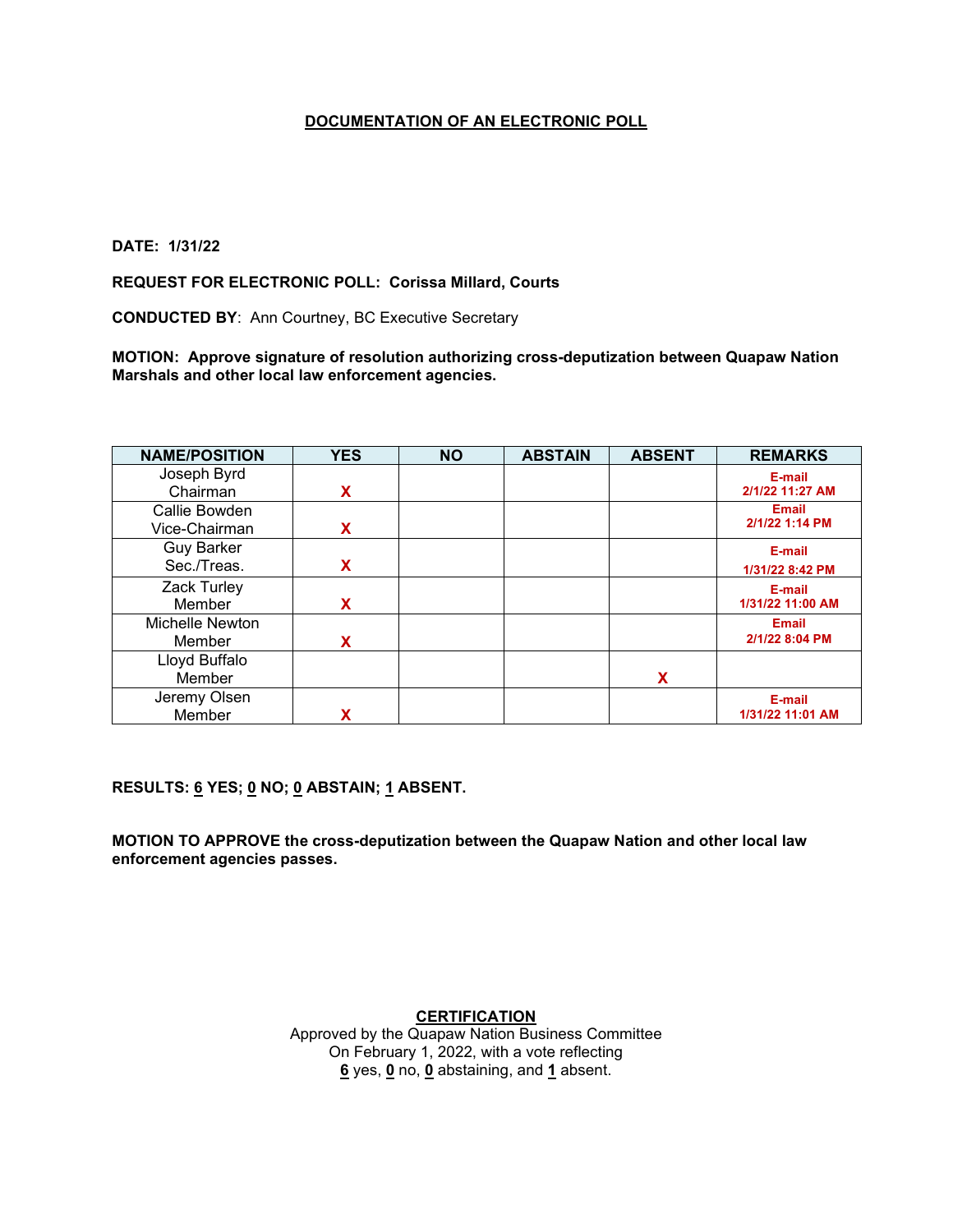## **DATE: 1/31/22**

#### **REQUEST FOR ELECTRONIC POLL: Terri Birch, Roads/Construction**

**CONDUCTED BY**: Ann Courtney, Business Committee Executive Secretary

## **MOTION: application to the BIA's Tribal Transportation Bridge Program for replacement of**

#### **Rte 188 bridge sections 20 and 40.**

| <b>NAME/POSITION</b> | <b>YES</b> | <b>NO</b> | <b>ABSTAIN</b> | <b>ABSENT</b> | <b>REMARKS</b>   |
|----------------------|------------|-----------|----------------|---------------|------------------|
| Joseph Byrd          |            |           |                |               | E-mail           |
| Chairman             | X          |           |                |               | 2/1/22 11:29 AM  |
| Callie Bowden        |            |           |                |               | <b>Email</b>     |
| Vice-Chairman        | x          |           |                |               | 2/1/22 1:16 PM   |
| <b>Guy Barker</b>    |            |           |                |               | E-mail           |
| Sec./Treas.          | x          |           |                |               | 2/1/22 1:25 PM   |
| Zack Turley          |            |           |                |               | <b>Email</b>     |
| Member               | X          |           |                |               | 2/7/22 3:27 PM   |
| Michelle Newton      |            |           |                |               | <b>Email</b>     |
| Member               | X          |           |                |               | 1/31/22 12:06 PM |
| Lloyd Buffalo        |            |           |                |               | <b>Email</b>     |
| Member               | x          |           |                |               | 1/31/22 8:22 PM  |
| Jeremy Olsen         |            |           |                |               | E-mail           |
| Member               |            |           |                |               | 1/31/22 1:37 PM  |

**RESULTS: 7 YES; 0 NO; 0 ABSTAIN; 0 ABSENT.** 

**MOTION TO APPROVE application to the BIA's Transportation Bridge Program passes.**

#### **CERTIFICATION**

Approved by the Quapaw Nation Business Committee On February 7th, 2022, with a vote reflecting **7** yes, **0** no, **0** abstaining, and **0** absent.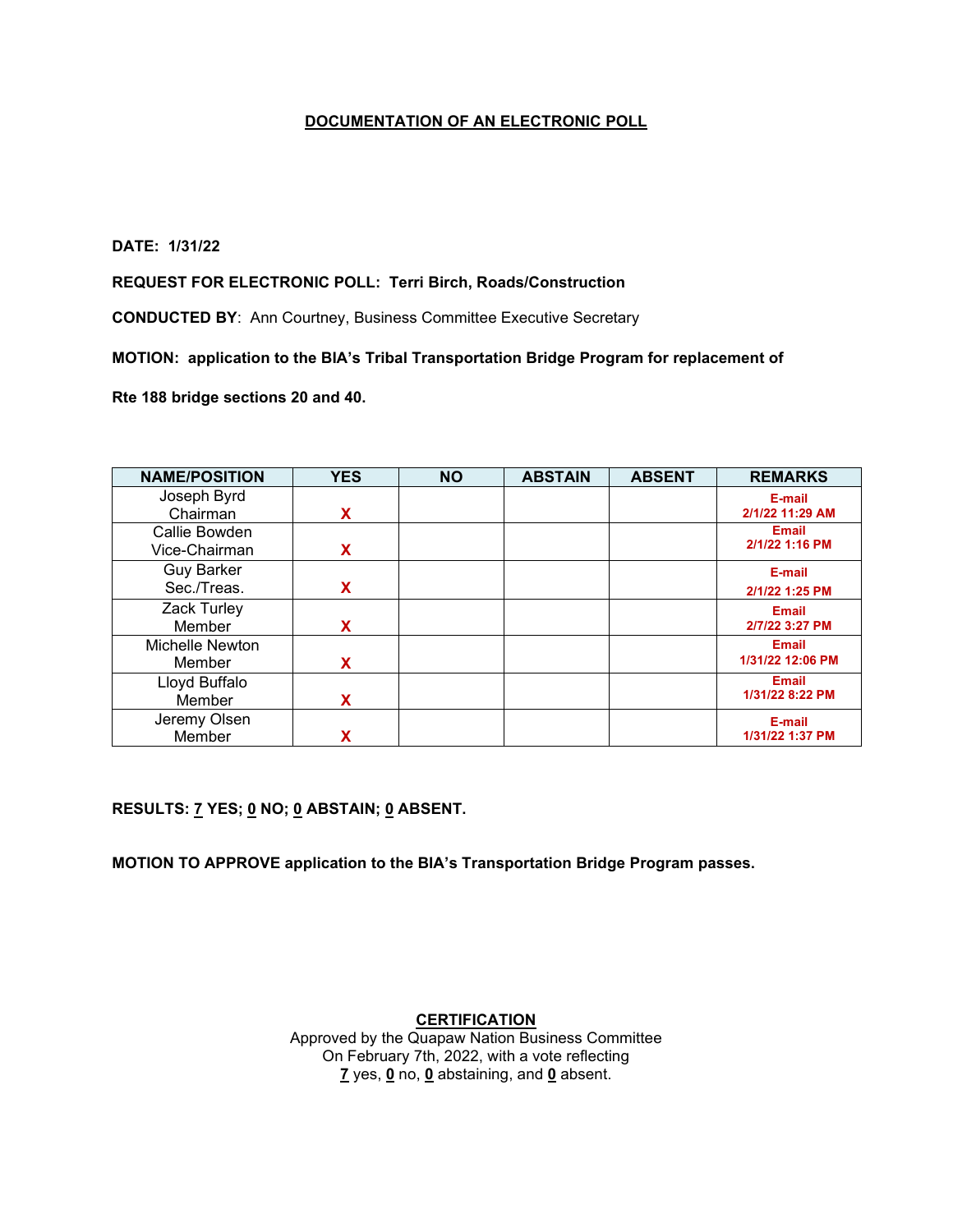# **DATE: February 7th, 2022**

#### **REQUEST FOR ELECTRONIC POLL: Guy Barker, Secretary-Treasurer**

**CONDUCTED BY**: Ann Courtney, Business Committee Executive Secretary

**MOTION: to appoint Guy Barker to the Grand Gateway Economic Development Association Board of Directors for the 2022 term. The Quapaw Nation's seat on the board was vacant.**

| <b>NAME/POSITION</b> | <b>YES</b> | <b>NO</b> | <b>ABSTAIN</b> | <b>ABSENT</b> | <b>REMARKS</b> |
|----------------------|------------|-----------|----------------|---------------|----------------|
| Joseph Byrd          |            |           |                |               | <b>Email</b>   |
| Chairman             | X          |           |                |               | 2/8/22 7:48 AM |
| Callie Bowden        |            |           |                |               |                |
| Vice-Chairman        |            |           |                | x             |                |
| <b>Guy Barker</b>    |            |           |                |               |                |
| Sec./Treas.          |            |           | X              |               |                |
| Zack Turley          |            |           |                |               | <b>Email</b>   |
| Member               | X          |           |                |               | 2/7/22 7:52 AM |
| Michelle Newton      |            |           |                |               | <b>Email</b>   |
| Member               | X          |           |                |               | 2/8/22 7:50 AM |
| Lloyd Buffalo        |            |           |                |               | <b>Email</b>   |
| Member               | x          |           |                |               | 2/8/22 7:51 AM |
| Jeremy Olsen         |            |           |                |               | <b>Email</b>   |
| Member               |            |           |                |               | 2/7/22 4:44 PM |

**RESULTS: 5YES; 0 NO; 1 ABSTAIN; 1 ABSENT.** 

**MOTION TO APPROVE Guy Barker's appointment to the Grand Gateway Economic Development Association Board of Directors passes.**

**CERTIFICATION**

Approved by the Quapaw Nation Business Committee On February 8, 2022, with a vote reflecting **5** yes, **0** no, **1** abstaining, and **1** absent.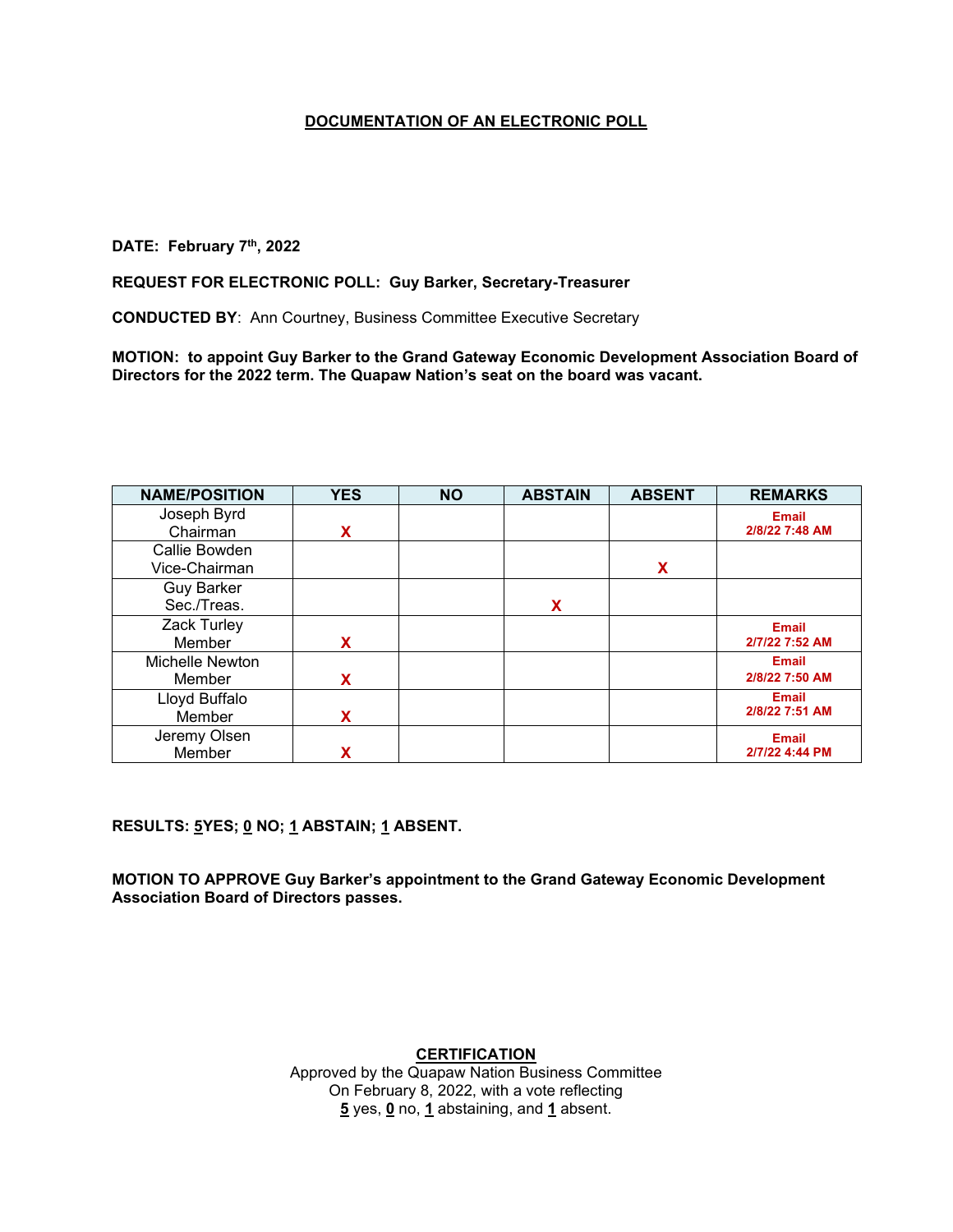## **DATE: February 1, 2022**

## **REQUEST FOR ELECTRONIC POLL: Mitch Albright, QCC Director**

**CONDUCTED BY**: Ann Courtney, Business Committee Executive Secretary

**MOTION: Purchase a custom-built mobile group livestock scale for \$38,995 using the Herd Development Grant.**

| <b>NAME/POSITION</b> | <b>YES</b> | <b>NO</b> | <b>ABSTAIN</b> | <b>ABSENT</b> | <b>REMARKS</b>  |
|----------------------|------------|-----------|----------------|---------------|-----------------|
| Joseph Byrd          |            |           |                |               | E-mail          |
| Chairman             | X          |           |                |               | 2/9/22 4:09 PM  |
| Callie Bowden        |            |           |                |               | <b>Email</b>    |
| Vice-Chairman        | X          |           |                |               | 2/10/22 2:58 PM |
| <b>Guy Barker</b>    |            |           |                |               | E-mail          |
| Sec./Treas.          | X          |           |                |               | 2/9/22 3:55 PM  |
| Zack Turley          |            |           |                |               | <b>Email</b>    |
| Member               | X          |           |                |               | 2/10/22 9:05 AM |
| Michelle Newton      |            |           |                |               | <b>Email</b>    |
| Member               | х          |           |                |               | 2/10/22 8:11 AM |
| Lloyd Buffalo        |            |           |                |               | <b>Email</b>    |
| Member               | X          |           |                |               | 2/10/22 8:46 AM |
| Jeremy Olsen         |            |           |                |               | E-mail          |
| Member               |            |           |                |               | 2/10/22 8:30 AM |

# **RESULTS: 7 YES; 0 NO; 0 ABSTAIN; 0 ABSENT.**

**MOTION TO APPROVE the purchase of a livestock scale passes.**

# **CERTIFICATION**

Approved by the Quapaw Nation Business Committee On February 10, 2022, with a vote reflecting **7** yes, **0** no, **0** abstaining, and **0** absent.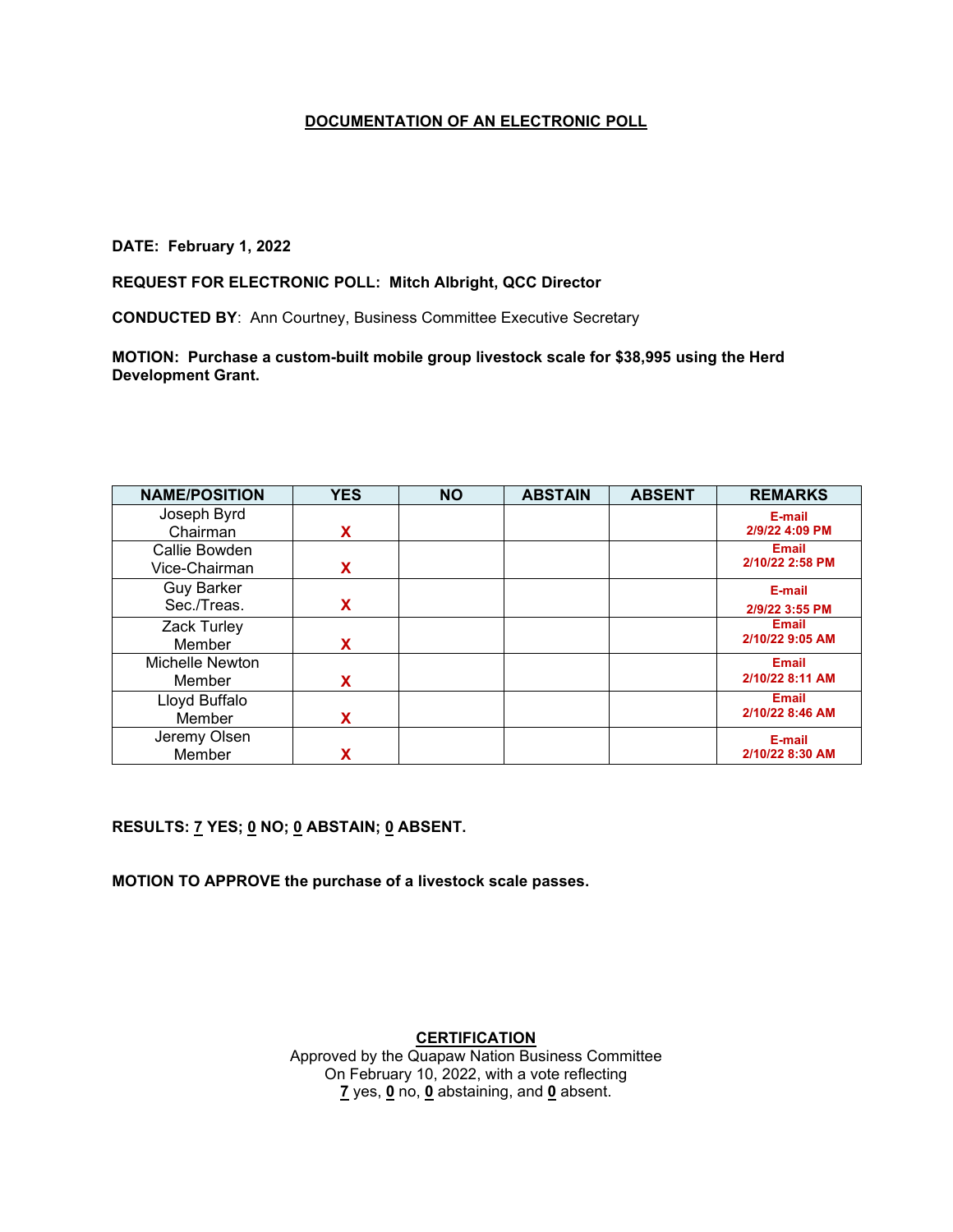

# Request Details

# Requesting Entity

Quapaw Nation

## Name of Phone Poll **Prepared By/Title**

Enterprise software for Quapaw Nation Micheal Richardson - CIO

# Description

# Brief Explanation, Recommendation & include the 3 bids (if applicable)

I'm requesting approval to move forward with the Enterprise software project once Austin is done redlining the Master service agreement. There is no quote for Naviant because their software was not what we were looking for in an enterprise package. We are recommending the Intertribal software package for approval. This is the first step in eliminating an address problem that has plagued us for years. Secondly, it will improve our business by making our departments accessible to tribal citizens via the okika portal.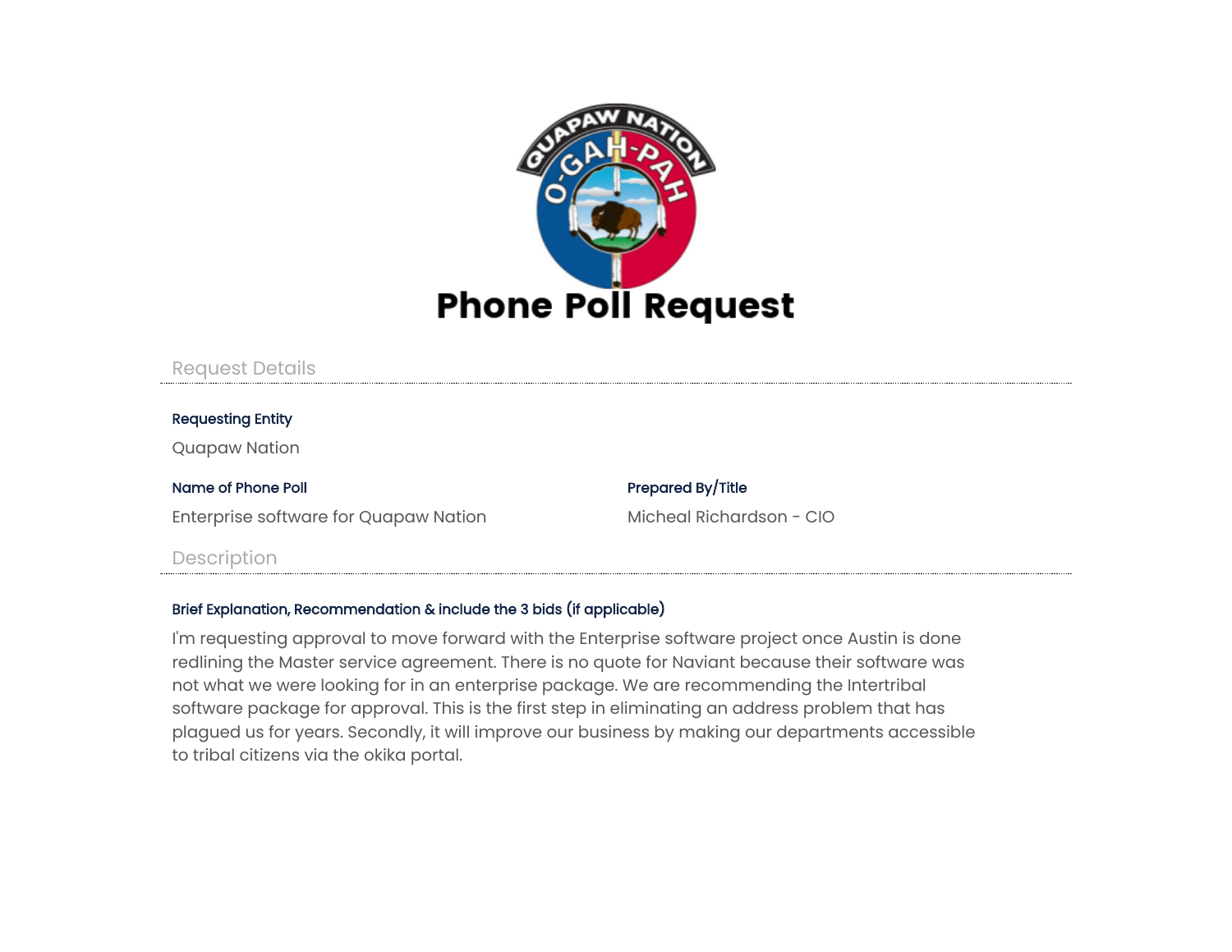# File Upload

| Artic IT Pricing November 2021.pdf                                     | 85.24KB  |
|------------------------------------------------------------------------|----------|
| Intertribal Software MSA 2022 - Quapaw Nation of OK.pdf                | 233.32KB |
| Quapaw Nation Member Portal Q1990 [48].pdf                             | 81.04KB  |
| Quapaw Nation OT Social Service OTA Q1985 [100].pdf                    | 80.79KB  |
| Quapaw Nation OT Tribal Enrollment Q1984 [48].pdf                      | 80.85KB  |
| Quapaw Tribe of OK OneTribe for Enrollment Social Services an 341.13KB |          |

# Is this for signature only? (not purchase related)

- Yes
- No

# Are you requesting funding?

**◎ Yes ○ No** 

Funding

| <b>Amount</b> | Source              |
|---------------|---------------------|
| \$116,527.68  | <b>ARPA Funding</b> |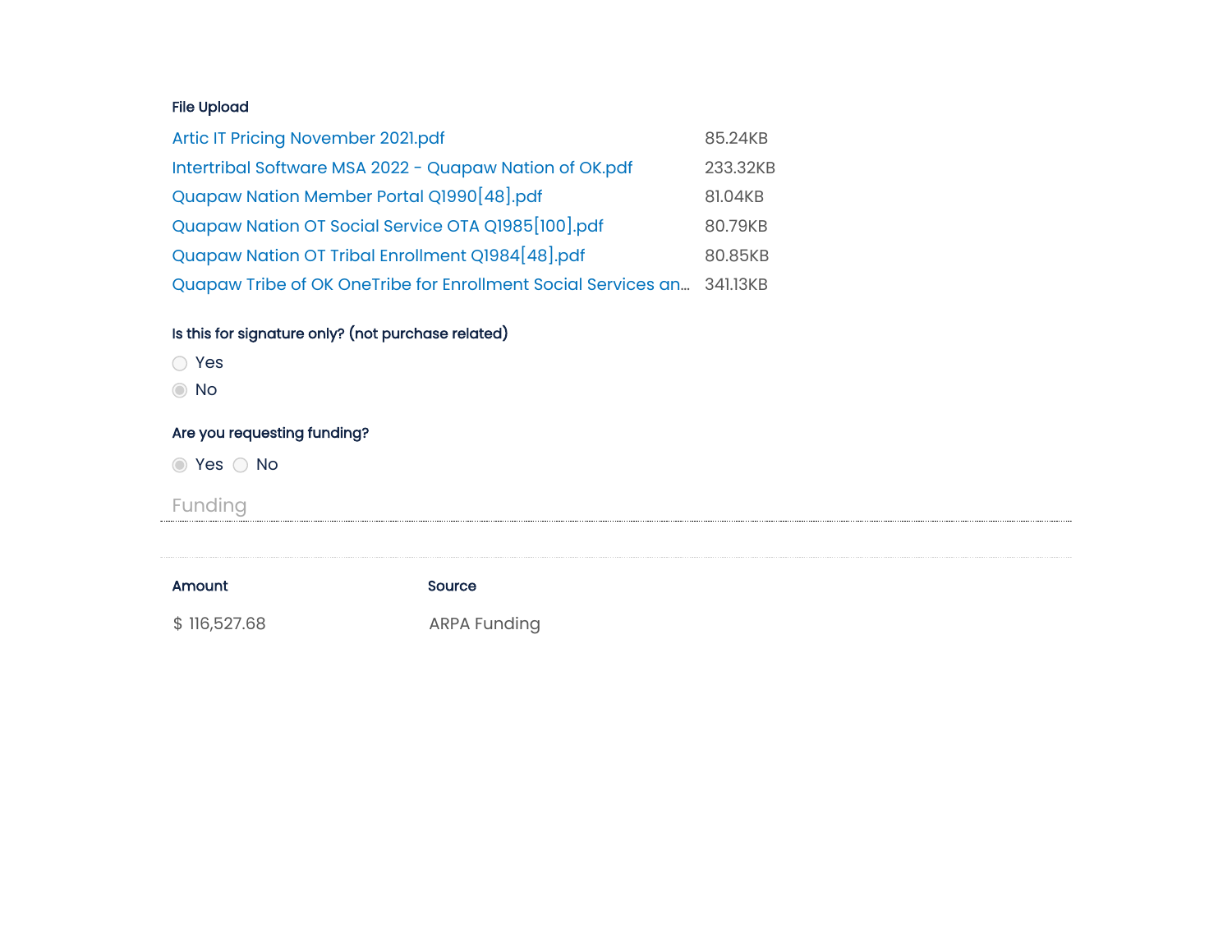| Completed                                                                                                                                  | 2/14/22 13:25          | 2/14/22 13:25                  | ess than a minute | Micheal Richardson                                                   | Submit                  |                     |
|--------------------------------------------------------------------------------------------------------------------------------------------|------------------------|--------------------------------|-------------------|----------------------------------------------------------------------|-------------------------|---------------------|
| Converted from PR?                                                                                                                         | Completed              | 2/14/22 13:25                  | 2/14/22 13:25     | Less than a minute                                                   |                         |                     |
| Signature Only?                                                                                                                            | Completed              | 2/14/22 13:25                  | 2/14/22 13:25     | Less than a minute                                                   |                         |                     |
| <b>TA Approval</b>                                                                                                                         | Completed              | 2/14/22 13:25                  |                   | 2/14/22 18:02 4 hours 37 minutes                                     | Donna Mercer            | Approve             |
| The task was assigned to Donna Mercer - 2/14/2022 1:25:15 PM                                                                               |                        |                                |                   |                                                                      |                         |                     |
| <b>TA Decision</b>                                                                                                                         | Completed              | 2/14/22 18:02                  | 2/14/22 18:02     | Less than a minute                                                   |                         |                     |
| <b>CFO Approval</b>                                                                                                                        | Completed              | 2/14/22 18:02                  | 2/15/22 6:03      | 12 hours 1 minute                                                    | Eric Bohn               | Approve             |
| The task was assigned to Eric Bohn - 2/14/2022 6:02:16 PM                                                                                  |                        |                                |                   |                                                                      |                         |                     |
| <b>CFO</b> Decision                                                                                                                        | Completed              | 2/15/22 6:03                   | 2/15/22 6:03      | Less than a minute                                                   |                         |                     |
| <b>Review Phone Poll Request</b>                                                                                                           |                        | 2/15/22 6:03                   |                   | 2/15/22 10:19 4 hours 15 minutes                                     |                         |                     |
| The task was assigned to Ann Courtney - 2/15/2022 6:04:00 AM                                                                               | Completed              |                                |                   |                                                                      | Ann Courtney            | Release for Polling |
|                                                                                                                                            |                        | 2/15/22 10:19                  | 2/15/22 10:19     |                                                                      |                         |                     |
| <b>Executive Secretary Decision</b>                                                                                                        | Completed              |                                |                   | Less than a minute                                                   |                         |                     |
| Aerge                                                                                                                                      | Completed              | 2/15/22 10:19                  | 2/15/22 10:19     | Less than a minute                                                   |                         |                     |
| s this a new vote?                                                                                                                         | Completed              | 2/15/22 10:19                  | 2/15/22 10:19     | Less than a minute                                                   |                         |                     |
| orms - Phone Poll Create New Instance                                                                                                      | Completed              | 2/15/22 10:19                  | 2/15/22 10:19     | Less than a minute                                                   |                         |                     |
| Aerge 2                                                                                                                                    | Completed              | 2/15/22 10:19                  | 2/15/22 10:19     | Less than a minute                                                   |                         |                     |
| /oting Window Open                                                                                                                         | Completed              | 2/15/22 10:19                  | 2/15/22 10:19     | Less than a minute                                                   |                         |                     |
| ack Turley Approval.                                                                                                                       | Completed              | 2/15/22 10:19                  | 2/15/22 12:25     | 2 hours 6 minutes                                                    | Zackary Turley          | Approve             |
| The task was assigned to Zackary Turley. The due date is: February 24, 2022 5:00 PM - 2/15/2022 10:19:32 AM                                |                        |                                |                   |                                                                      |                         |                     |
| <b>Michelle Newton Approval</b>                                                                                                            | Completed              | 2/15/22 10:19                  |                   | 2/16/22 11:38 1 day 1 hour 19 minutes                                | Michelle Newton Approve |                     |
| The task was assigned to Michelle Newton. The due date is: February 24, 2022 5:00 PM - 2/15/2022 10:19:32 AM                               |                        |                                |                   |                                                                      |                         |                     |
| Email was sent for reminder "Task Reminder" - 2/16/2022 10:19:33 AM                                                                        |                        |                                |                   |                                                                      |                         |                     |
| <b>Lloyd Buffalo Approval</b>                                                                                                              | Completed              | 2/15/22 10:19                  | 2/22/22 11:04     | 7 days 45 minutes                                                    | Lloyd Buffalo           | Approve             |
| The task was assigned to Lloyd Buffalo. The due date is: February 24, 2022 5:00 PM - 2/15/2022 10:19:32 AM                                 |                        |                                |                   |                                                                      |                         |                     |
| Email was sent for reminder "Task Reminder" - 2/16/2022 10:19:34 AM<br>Email was sent for reminder "Task Reminder" - 2/17/2022 10:19:34 AM |                        |                                |                   |                                                                      |                         |                     |
| mail was sent for reminder "Task Reminder" - 2/17/2022 10:19:34 AM                                                                         |                        |                                |                   |                                                                      |                         |                     |
| mail was sent for reminder "Task Reminder" - 2/18/2022 10:19:34 AM                                                                         |                        |                                |                   |                                                                      |                         |                     |
| Email was sent for reminder "Task Reminder" - 2/21/2022 10:19:35 AM                                                                        |                        |                                |                   |                                                                      |                         |                     |
| Email was sent for reminder "Task Reminder" - 2/22/2022 10:19:35 AM                                                                        |                        |                                |                   |                                                                      |                         |                     |
| <b>Jeremy Olsen Approval</b>                                                                                                               | Completed              | 2/15/22 10:19                  |                   | 2/22/22 12:04 7 days 1 hour 44 minutes                               | Jeremy Olsen            | Approve             |
| The task was assigned to Jeremy Olsen. The due date is: February 24, 2022 5:00 PM - 2/15/2022 10:19:32 AM                                  |                        |                                |                   |                                                                      |                         |                     |
| <b>Secretary Treasurer Guy Barker Approval</b>                                                                                             | Completed              | 2/15/22 10:19                  |                   | 2/18/22 9:26 2 days 23 hours 6 minutes                               | Guy Barker              | Approve             |
| The task was assigned to Guy Barker. The due date is: February 24, 2022 5:00 PM - 2/15/2022 10:19:33 AM                                    |                        |                                |                   |                                                                      |                         |                     |
| Email was sent for reminder "Task Reminder" - 2/16/2022 10:19:35 AM                                                                        |                        |                                |                   |                                                                      |                         |                     |
| Email was sent for reminder "Task Reminder" - 2/17/2022 10:19:34 AM                                                                        |                        |                                |                   |                                                                      |                         |                     |
| /ice-Chairwoman Callie Bowden Approval                                                                                                     | Interrupted            | 2/15/22 10:19                  |                   | 2/24/22 10:25 9 days 6 minutes                                       |                         |                     |
| he task was assigned to Callie Bowden. The due date is: February 24, 2022 5:00 PM - 2/15/2022 10:19:33 AM                                  |                        |                                |                   |                                                                      |                         |                     |
| Imail was sent for reminder "Task Reminder" - 2/16/2022 10:19:35 AM                                                                        |                        |                                |                   |                                                                      |                         |                     |
| Imail was sent for reminder "Task Reminder" - 2/17/2022 10:19:35 AM                                                                        |                        |                                |                   |                                                                      |                         |                     |
| Imail was sent for reminder "Task Reminder" - 2/18/2022 10:19:34 AM                                                                        |                        |                                |                   |                                                                      |                         |                     |
| imail was sent for reminder "Task Reminder" - 2/21/2022 10:19:35 AM                                                                        |                        |                                |                   |                                                                      |                         |                     |
| Email was sent for reminder "Task Reminder" - 2/22/2022 10:19:35 AM                                                                        |                        |                                |                   |                                                                      |                         |                     |
| mail was sent for reminder "Task Reminder" - 2/23/2022 10:19:35 AM                                                                         |                        |                                |                   |                                                                      |                         |                     |
| Imail was sent for reminder "Task Reminder" - 2/24/2022 10:19:35 AM                                                                        |                        |                                |                   |                                                                      |                         |                     |
| /oting Window Ended                                                                                                                        | Completed              | 2/15/22 10:19                  |                   | 2/24/22 10:25 9 days 6 minutes                                       |                         |                     |
| <b>Chairman Joseph Byrd Approval</b>                                                                                                       | Completed              | 2/15/22 10:19                  |                   | 2/16/22 12:06 1 day 1 hour 47 minutes                                | Joseph T. Byrd Approve  |                     |
| The task was assigned to Joseph T. Byrd. The due date is: February 24, 2022 5:00 PM - 2/15/2022 10:19:33 AM                                |                        |                                |                   |                                                                      |                         |                     |
| Email was sent for reminder "Task Reminder" - 2/16/2022 10:19:36 AM                                                                        |                        |                                |                   |                                                                      |                         |                     |
| WF to Tally Votes                                                                                                                          | Completed              | 2/15/22 12:25                  | 2/15/22 12:25     | Less than a minute                                                   |                         |                     |
| Merge 3                                                                                                                                    | Completed              | 2/15/22 12:25                  | 2/15/22 12:25     | Less than a minute                                                   |                         |                     |
| Evaluate Vote                                                                                                                              | Completed              | 2/15/22 12:25                  | 2/15/22 12:25     | Less than a minute                                                   |                         |                     |
| Vote Tallied                                                                                                                               | Completed              | 2/15/22 12:25                  | 2/15/22 12:25     | Less than a minute                                                   |                         |                     |
| WF to Tally Votes                                                                                                                          | Completed              | 2/16/22 11:38                  |                   | 2/16/22 11:38 Less than a minute                                     |                         |                     |
| Merge 3                                                                                                                                    | Completed              | 2/16/22 11:38                  |                   | 2/16/22 11:38 Less than a minute                                     |                         |                     |
| Evaluate Vote                                                                                                                              | Completed              | 2/16/22 11:38                  |                   | 2/16/22 11:38 Less than a minute                                     |                         |                     |
| Vote Tallied                                                                                                                               | Completed              | 2/16/22 11:38                  |                   | 2/16/22 11:38 Less than a minute                                     |                         |                     |
| WF to Tally Votes                                                                                                                          | Completed              | 2/16/22 12:06                  | 2/16/22 12:06     | Less than a minute                                                   |                         |                     |
| Merge 3                                                                                                                                    | Completed              | 2/16/22 12:06                  | 2/16/22 12:06     | Less than a minute                                                   |                         |                     |
| Evaluate Vote                                                                                                                              | Completed              | 2/16/22 12:06                  | 2/16/22 12:06     | Less than a minute                                                   |                         |                     |
| Vote Tallied                                                                                                                               | Completed              | 2/16/22 12:06                  | 2/16/22 12:06     | Less than a minute                                                   |                         |                     |
| WF to Tally Votes                                                                                                                          | Completed              | 2/18/22 9:26                   | 2/18/22 9:26      | Less than a minute                                                   |                         |                     |
| Merge 3                                                                                                                                    | Completed              | 2/18/22 9:26                   | 2/18/22 9:26      | Less than a minute                                                   |                         |                     |
| Evaluate Vote                                                                                                                              | Completed              | 2/18/22 9:26                   | 2/18/22 9:26      | Less than a minute                                                   |                         |                     |
| Vote Tallied                                                                                                                               | Completed              | 2/18/22 9:26                   |                   | 2/18/22 9:26 Less than a minute                                      |                         |                     |
| WF to Tally Votes                                                                                                                          |                        | 2/22/22 11:04                  |                   | 2/22/22 11:04 Less than a minute                                     |                         |                     |
| Merge 3                                                                                                                                    | Completed              | 2/22/22 11:04                  |                   |                                                                      |                         |                     |
|                                                                                                                                            | Completed              |                                |                   | 2/22/22 11:04 Less than a minute                                     |                         |                     |
| Evaluate Vote                                                                                                                              | Completed              | 2/22/22 11:04                  |                   | 2/22/22 11:04 Less than a minute                                     |                         |                     |
| Vote Tallied                                                                                                                               | Completed              | 2/22/22 11:04                  |                   | 2/22/22 11:04 Less than a minute                                     |                         |                     |
| WF to Tally Votes                                                                                                                          | Completed              | 2/22/22 12:04                  |                   | 2/22/22 12:04 Less than a minute                                     |                         |                     |
| Merge 3                                                                                                                                    | Completed              | 2/22/22 12:04                  |                   | 2/22/22 12:04 Less than a minute                                     |                         |                     |
| Evaluate Vote                                                                                                                              | Completed              | 2/22/22 12:04                  |                   | 2/22/22 12:04 Less than a minute                                     |                         |                     |
| Vote Tallied                                                                                                                               |                        |                                |                   |                                                                      |                         |                     |
|                                                                                                                                            | Completed              | 2/22/22 12:04                  |                   | 2/22/22 12:04 Less than a minute                                     |                         |                     |
| WF to Tally Votes when Interrupted                                                                                                         | Completed              | 2/24/22 10:25                  | 2/24/22 10:25     | Less than a minute                                                   |                         |                     |
| Merge 3                                                                                                                                    | Completed              | 2/24/22 10:25                  | 2/24/22 10:25     | Less than a minute                                                   |                         |                     |
| Evaluate Vote<br>Vote Tallied                                                                                                              | Completed<br>Completed | 2/24/22 10:25<br>2/24/22 10:25 |                   | 2/24/22 10:25 Less than a minute<br>2/24/22 10:25 Less than a minute |                         |                     |